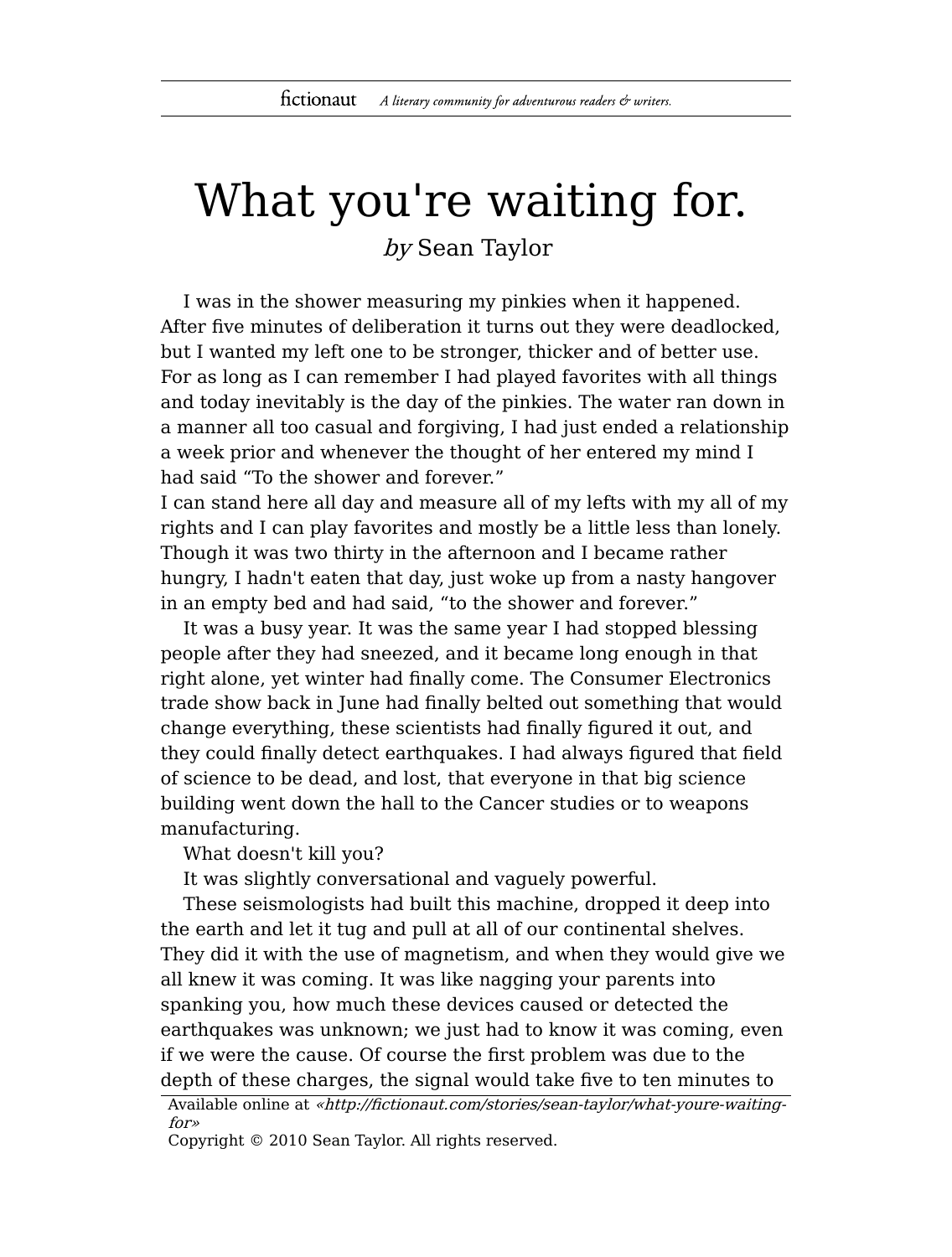reach us and everything would be five to ten minutes too late, telling us something we had already known. So they over sped the signal and now everyone gets a warning of five to ten minutes prior to the earthquake, everyone called it "the window" and everyone asked what you did in the window yesterday, in that window, and everyone always remembered too.

PG&E bought up all the shares and installed radios into every household, like smoke detectors, and if you don't pay your utility bills they simply did not work. And you too can be alone in a city aware of a nightmare.

Everyone paid his or her bills on time.

I was in the shower when it happened, the movie phone guy comes out full bore and starts yelling at me, he says, "There will be an earthquake in five to ten minutes."

I had only just figured out the length of my pinkies, I was to the shower and forever; he was slightly conversational and vaguely powerful.

I had thought to stay in the shower and let it go, the biggest fault of this new earthquake detection system was that there was no way of knowing if it was going to be a bump, a thud, or a thunderstorm; we knew something was wrong but we didn't know what, or to what degree.

I have a shower radio with a clock, I was hungry and I had five minutes to get out and get dressed and run straight into Golden Gate park, which was a two minute jog or thirty second sprint from my house.

I decided not to decide.

I found a vein, a thin blue one that ran up my left pinky finger, but with no twin vein for my right pinky, and after carefully studying them for two minutes I came to the conclusion we are not inkblots of symmetry, that scars, and well life, save us from our own identities by identifying them.

"My pinky" I said to myself "is my pinkies pinky."

And then I got to wonder if I was still drunk from last night, if this was a hangover or if my teeth did hurt as often as they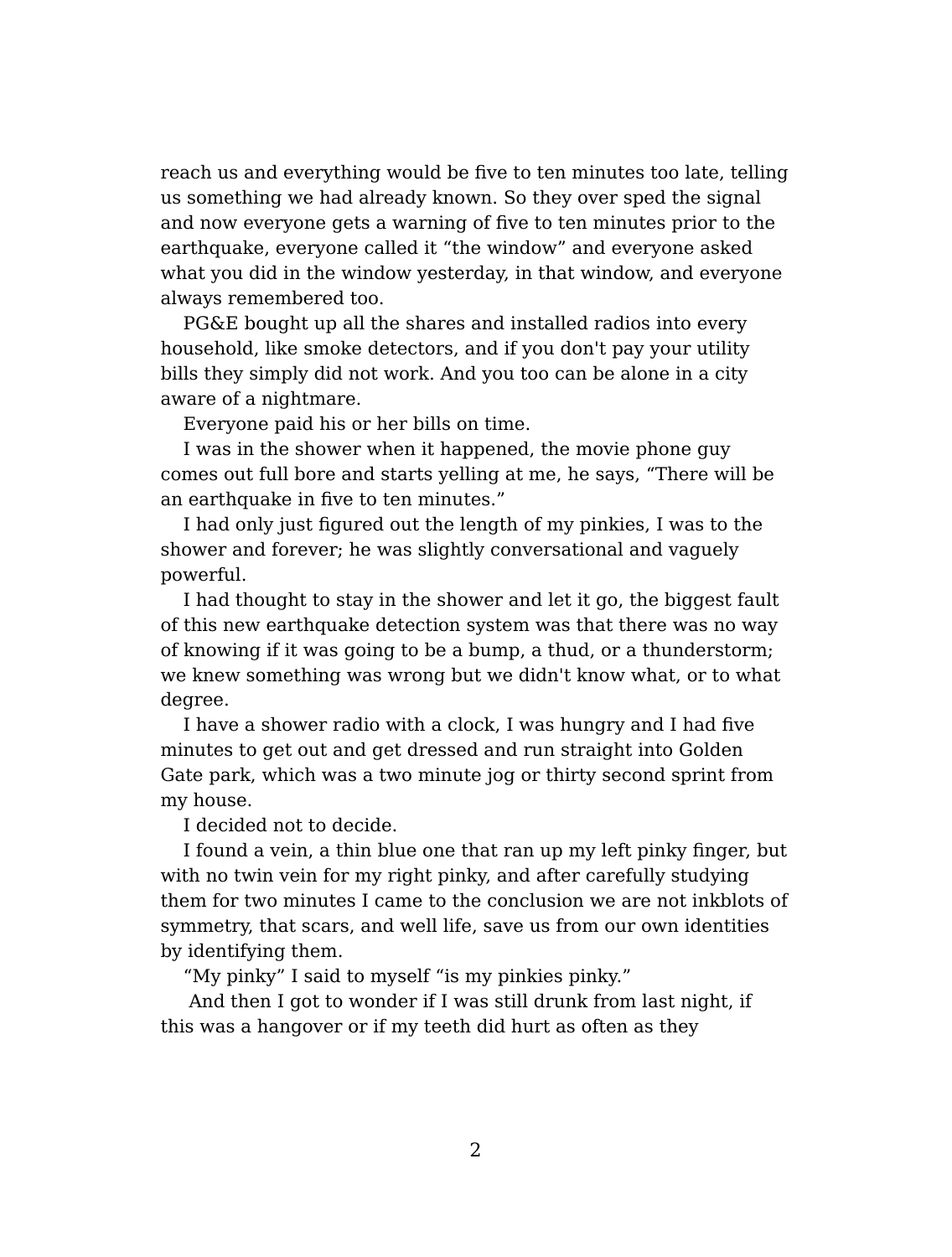shouldn't.

"There will be an earthquake in the next two to seven minutes," blares the living room. After that warning they will countdown to the window, the five minutes of quiet when everyone waits, everyone either says "shhh" or "Did you hear that?"

San Francisco was the first city to install these devices and they backfired in the most peculiar way. These groups sprouted up, these earthquake fan clubs, bloggers and forums of people all whom when they first heard these alarms, first the five minutes warning, then the declining others, would run into their homes instead of out of them.

These people would run home in five minutes and get into bed and get naked and fuck in the window. That's what they called it too, fucking in the window, some new kind of thrill seekers.

I know because I was one of them, I work up the street on ninth avenue waiting tables and so did my then future former girlfriend, except she was on eighth avenue.

When the alarms came on all our co-workers would run to that baseball field off of Lincoln Street, though we, we would just sprint home. The adrenaline from the run and the countdown was the greatest aphrodisiac ever invented, like racing to get naked because you're skinny dipping in a spa in Alaska, yeah those earthquakes made the air still like Alaska.

Yet now she is gone and I am alone in the shower with two minutes till the hiccup or the great collapse. I suppose I'll wait this out. I start to think of all the other people in this city in the shower when the alarm goes off, I am, I think, with them right now. I figure maybe I'm mostly alone; they are all running down staircases or falling down fire escapes, some of them naked, some of them with towels, mostly probably naked though.

There were these others though, this group that started up on CraigsList, some guy started it, he said when the alarm starts he's staying in but he will have a light on that sits in his bay window and if anyone wanted to join him for the big bump they were welcome, that he would have cookies and drinks and nobody should be alone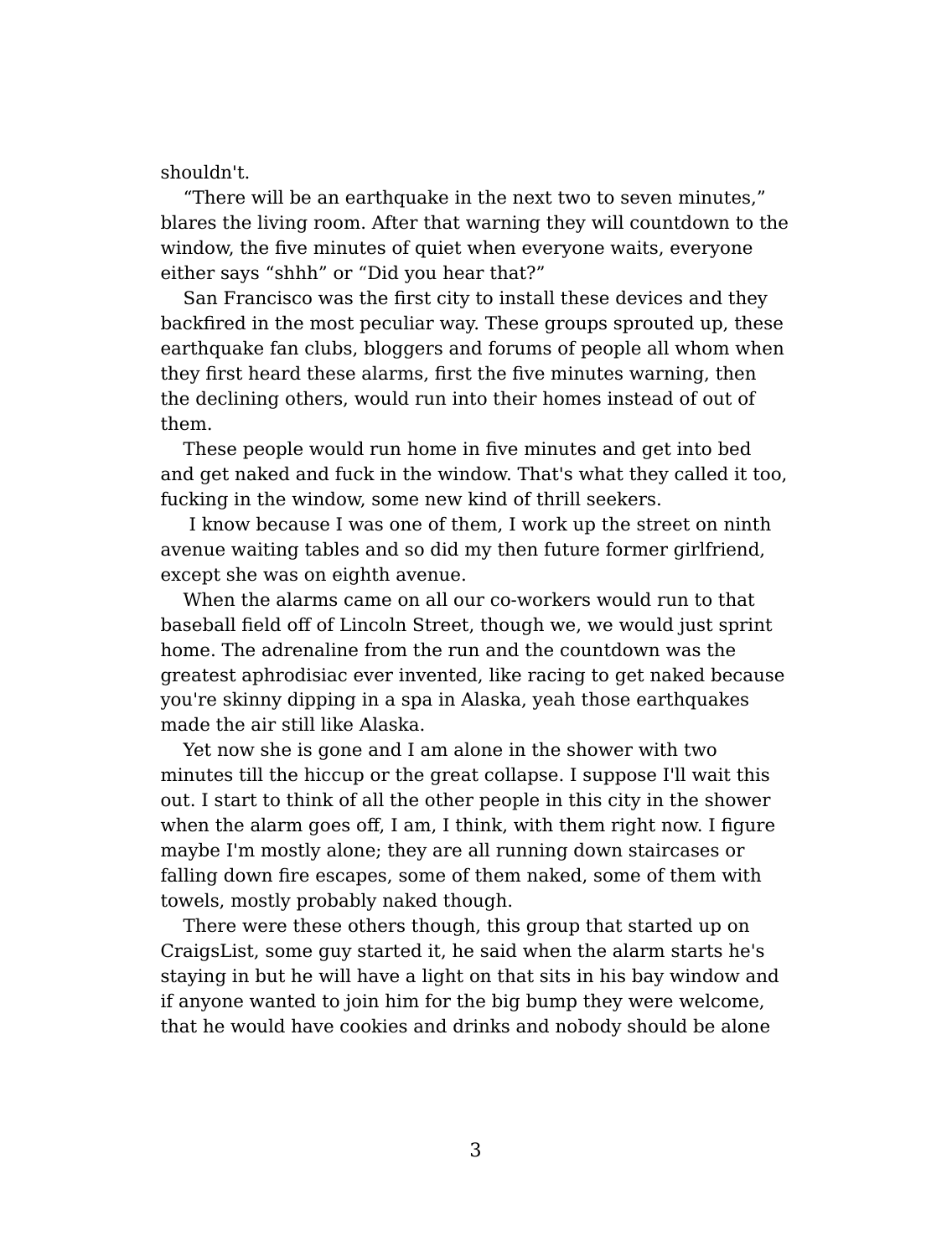in such a state of emergency. Of course quite a few others followed and it was a huge thing in the Castro. In fact an entire dating scene started with unlit lamps left in night windows, the lamps would be removed as soon as they were in a committed relationship, unless, you know, they were into that kind of thing.

I have even heard of web cam races to see who could build the biggest house of cards before the earthquakes hit. They built these indoors too, in their very own house of cards; somebody said it was a metaphor or something. The first alarm being the starting gun, and what a whistle it was. I saw a video of one once, this guy was sweating so much the cards stuck to his hands then to themselves, which all the judges ruled cheating, and he was just crushed at the end, well, you know, figuratively, it turns out that earthquake was just a baby tremor.

I did it too, after she left, I put a lamp out, though my window only faced my backyard and it would only be visible by the courtyard of surrounding backyards, but it was there, and to be able to say it was enough, to remove it someday was enough.

It is nearly insane and impossible how impractically important these symbols became when we knew our world was about to shake and change.

Yet here I stand with one minute left just staring at my toes. I know my shoes as well as the way I have walked for the last twenty-four years have pushed my toes into different directions, the displacement of weight, weaker muscles due to vitamin deficiencies, shallow bones. All these factors added up to the difference between the left and the right. I got to wondering then if babies are completely symmetrical, they say that symmetry correlates rather closely to beauty, perhaps this is why babies are so cute, so beautiful.

I was once a baby too.

Alright, lets do this.

I don't dry off or put on socks, I don't grab my phone or my wallet, when I'm running down the street the hard asphalt wears away at the tiny rings on my toes and on eighth street I tripped over an